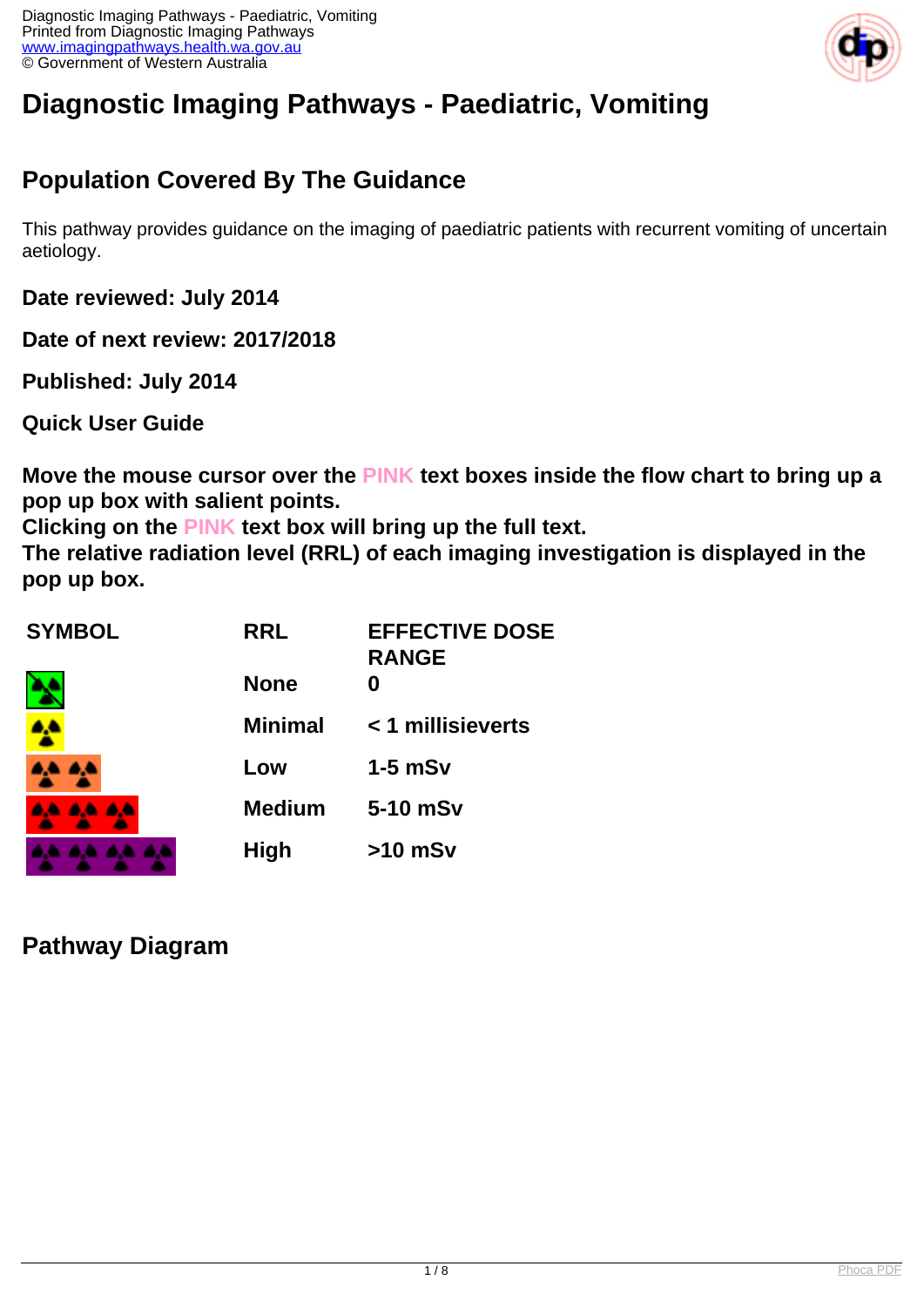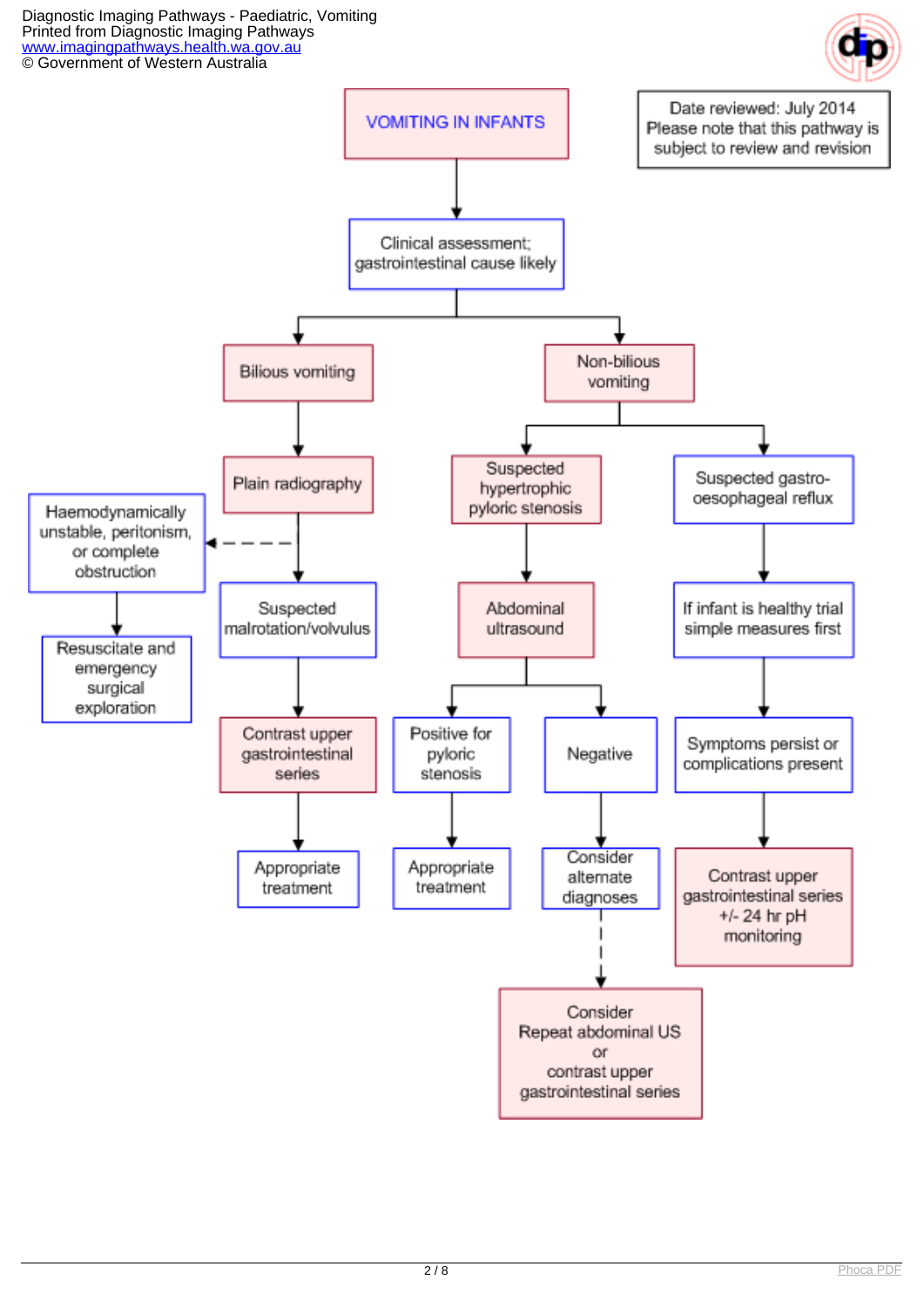

# **Image Gallery**

#### **Note: These images open in a new page**



## **Teaching Points**

- **The character of the vomitus and the relationship to meals should be determined. A thorough clinical history and examination should be performed**
	- **Infants with bilious vomiting should be considered to have intestinal obstruction. Plain radiography and an upper GI contrast study should be considered**
	- **Infants with non-bilious vomiting and suspected of having hypertrophic pyloric stenosis, should undergo ultrasonography**

## **Contrast Upper Gastrointestinal Series**

- **The imaging study of choice to evaluate bilious vomiting in neonates and infants. Exceptions include critically ill patients who require urgent surgical intervention and suspected complete duodenal obstruction** [4](index.php?option=com_content&view=article&id=187&tab=references#4)**,**[17](index.php?option=com_content&view=article&id=187&tab=references#17)
- **Involves the use of a contrast agent, usually barium to evaluate the stomach, duodenum and position of the duodeno-jejunal junction. Contrast can be administered orally or via a nasojejunal tube**
- **Upper GI contrast studies are primarily used to diagnose malrotation/volvulus and detect other obstructive lesions of the upper GI tract** [18](index.php?option=com_content&view=article&id=187&tab=references#18)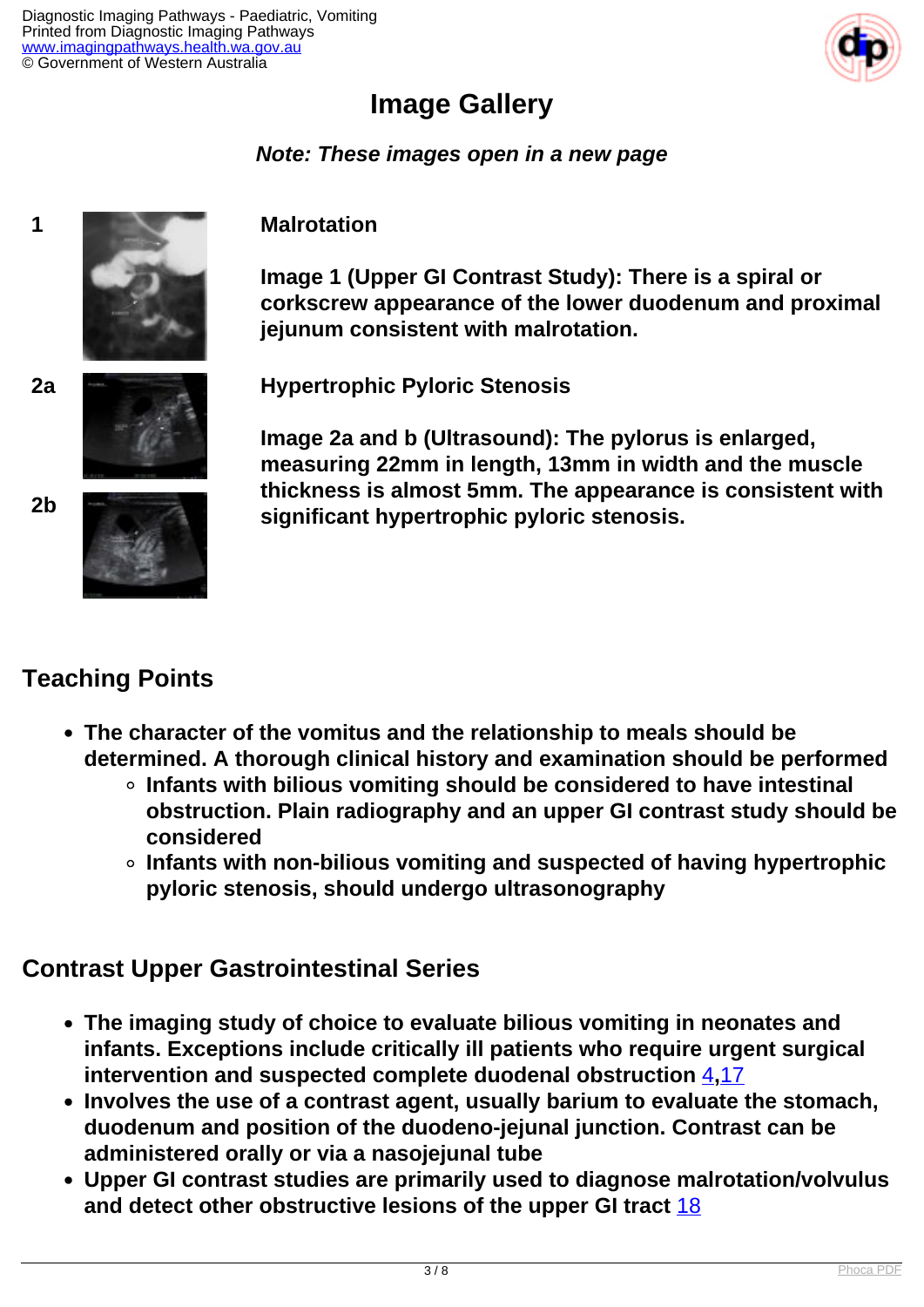

- **With malrotation/volvulus the ligament of Treitz (duodenojejunal junction) is typically located below and to the right of normal** [5](index.php?option=com_content&view=article&id=187&tab=references#5)**,**[17](index.php?option=com_content&view=article&id=187&tab=references#17)**,**[19](index.php?option=com_content&view=article&id=187&tab=references#19)**,**[20](index.php?option=com_content&view=article&id=187&tab=references#20)
- **A spiral or corkscrew appearance of the duodenum with early filling of the small intestine, or a tapered, 'beaked' appearance of the bowel at the point of obstruction is suggestive of midgut volvulus. With complete obstruction, contrast may not enter into the involved bowel loops** [4](index.php?option=com_content&view=article&id=187&tab=references#4)**,**[19](index.php?option=com_content&view=article&id=187&tab=references#19)**,**[20](index.php?option=com_content&view=article&id=187&tab=references#20)
- **Compared to dual probe 24-hour oesophageal pH monitoring, upper GI contrast studies are not as sensitive (42%-86%) or specific (21%-57%) for diagnosing gastroesophageal reflux primarily due to their short duration of observation** [21](index.php?option=com_content&view=article&id=187&tab=references#21)**,**[22](index.php?option=com_content&view=article&id=187&tab=references#22)
- **Ultrasound rather than upper GI contrast studies is the preferred means for diagnosis of pyloric stenosis if appropriately skilled operators are available**

# **Hypertrophic Pyloric Stenosis (HPS)**

- **Is a condition that involves hypertrophy and elongation of the pylorus with eventual progression to gastric outlet obstruction**
- **Onset is typically sudden in previously thriving infants between 2 to 6 weeks of age**
- **The incidence is higher in males and in firstborn children** [1](index.php?option=com_content&view=article&id=187&tab=references#1)
- **Vomiting is usually immediately postprandial and is typically projectile and non bilious** [2](index.php?option=com_content&view=article&id=187&tab=references#2)
- **The main differential diagnoses include gastro-oesophageal reflux, pylorospasm and gastroenteritis and these may be difficult to distinguish on history alone**
- **Palpation of an 'olive' type mass in the right upper quadrant is highly suggestive of HPS** [3](index.php?option=com_content&view=article&id=187&tab=references#3)

## **Ultrasound**

- **Patients with non-bilious vomiting should have ultrasonography as the initial radiological investigation** [6](index.php?option=com_content&view=article&id=187&tab=references#6)
- **Generally considered the initial investigation of choice for the investigation of hypertrophic pyloric stenosis (HPS)**
	- **Measurements of the pyloric muscle thickness and the length of the pyloric canal are used to make the diagnosis of HPS, but must be considered in the context of other sonographic information including lack of opening of pyloric channel and exaggerated antral peristalsis**  [7-11](index.php?option=com_content&view=article&id=187&tab=references#7)
	- **Although there have been a lack of studies directly comparing ultrasound to an upper gastrointestinal series, the former is generally**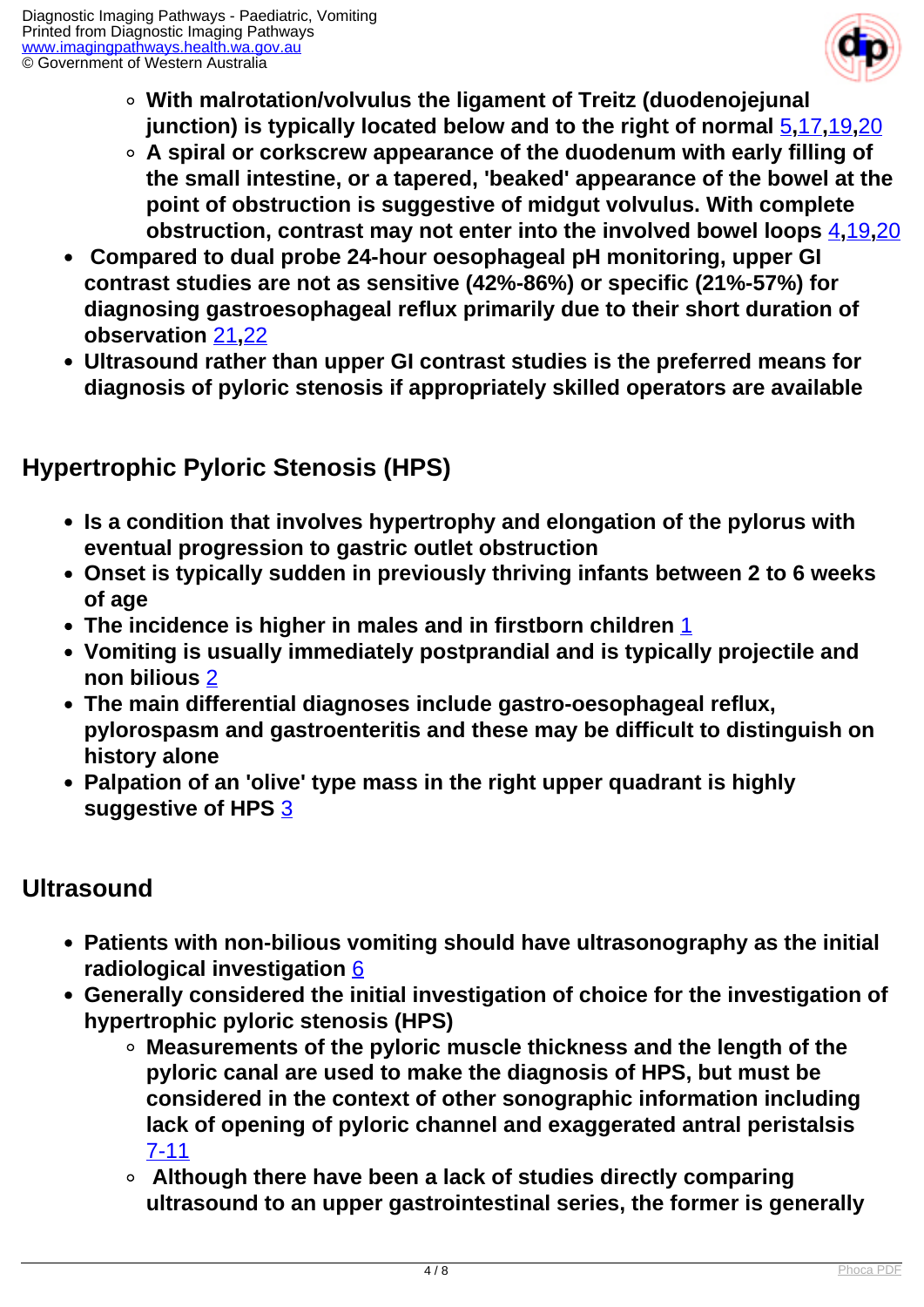

**preferred as the first line investigation for HPS because it is highly sensitive and specific, involves no ionising radiation, and is widely available**

- **As pyloric stenosis is a progressive condition, a repeat ultrasound may be helpful in equivocal cases**
- **There are features on ultrasound that may suggest a diagnosis of malrotation/volvulus including inversion of the normal relationship between the superior mesenteric artery and vein; or the 'whirlpool' sign of a side-byside arrangement of superior mesenteric vessels with opposite flow directions. However, these signs are neither sensitive nor specific and if there is clinical suspicion of malrotation/volvulus, an upper GI contrast study is indicated** [6](index.php?option=com_content&view=article&id=187&tab=references#6)**,** [12-16](index.php?option=com_content&view=article&id=187&tab=references#12)

## **Plain Radiography**

- **Plain films are appropriate in neonates or infants who present with bilious vomiting as it can help to differentiate proximal from distal bowel obstruction. It may also suggest specific diagnoses such as volvulus or duodenal atresia** [4](index.php?option=com_content&view=article&id=187&tab=references#4)
- **Separation of adjacent bowel loops; bowel-wall thickening; and intramural gas may be present owing to volvulus-induced ischaemia** [4](index.php?option=com_content&view=article&id=187&tab=references#4)**,**[5](index.php?option=com_content&view=article&id=187&tab=references#5)

## **References**

**References are graded from Level I to V according to the Oxford Centre for Evidence-Based Medicine, Levels of Evidence.** [Download the document](http://www.cebm.net/wp-content/uploads/2014/06/CEBM-Levels-of-Evidence-2.1.pdf)

- 1. **Papdakis K, Chen EA, Luks FI, et al. The changing presentation of pyloric stenosis. Am J Emerg Med. 1999;17:67-9. (Level III evidence)**
- 2. **Gibbs MK, Van Herrden JA, Lynn HB. Congenital Hypertrophic pyloric stenosis. Surgical experience. Mayo Clin Proc 1975;50:312-6. (Level IV evidence)**
- 3. **Hernanz-Schulman M, Sells LL, Ambrosino MM, et al. Hypertrophic pyloric stenosis in the infant without a palpable olive: accuracy of sonographic diagnosis. Radiology. 1994;193:771-6. (Level IV evidence)**
- 4. **Strouse PJ. Disorders of intestinal rotation and fixation ("malrotation"). Pediatr Radiol. 2004;34:837-51. (Review article)**
- 5. **McAlister WH, Kronemer KA. Emergency gastrointestinal radiology of the newborn. Radiol Clinic North Am. 1996;34:819-44. (Review article)**
- 6. **Hernanz-Schulman M. Infantile hypertrophic pyloric stenosis. Radiology.**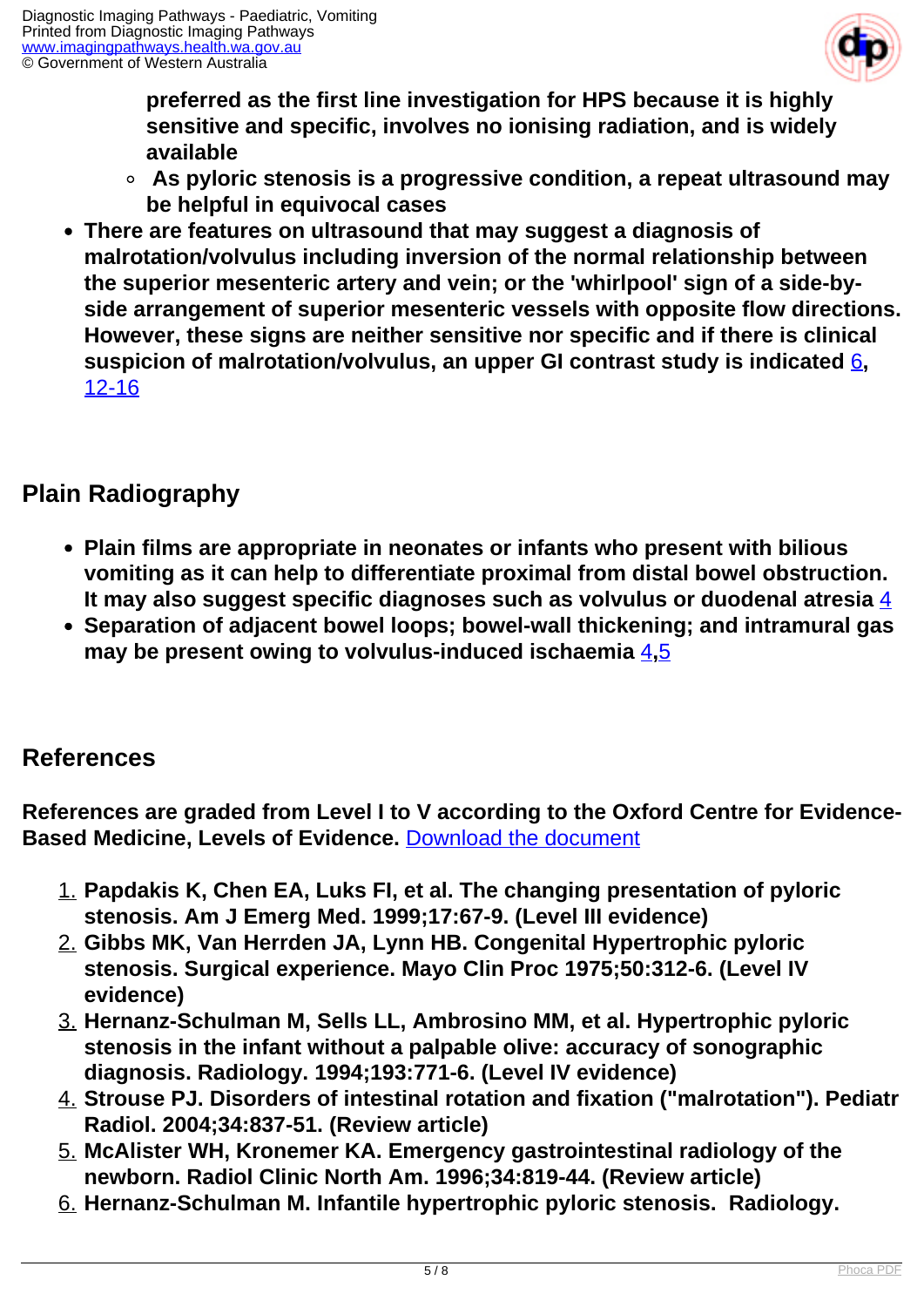

**2003;227:319-31. (Review article)**

- 7. **Stunden RJ, LeQuesne GW, Little KE. The improved ultrasound diagnosis of hypertrophic pyloric stenosis. Pediatr Radiol. 1986;16:200-5. (Level II evidence).** [View the reference](http://www.ncbi.nlm.nih.gov/entrez/query.fcgi?cmd=Retrieve&db=pubmed&dopt=Abstract&list_uids=3517794)
- 8. **Wilson DA, Vanhoutte JJ. The reliable sonographic diagnosis of hypertrophic pyloric stenosis. J Clin Ultrasound. 1984;12:201-4. (Level IV evidence)**
- 9. **Cohen HL, Zinn HL, Haller JO, et al. Ultrasonography of pylorospasm: findings may simulate hypertrophic pyloric stenosis. J Ultrasound Med. 1998;17:705-11. (Level III evidence)**
- 10. **Haller JO, Cohen HL Hypertrophic pyloric stenosis: diagnosis using US. Radiology. 1986;161:335-9. (Review article)**
- 11. **O'Keeffe FN, Stansberry SD, Swischuk LE, Hayden CK Jr. Antropyloric muscle thickness at US in infants: what is normal? Radiology. 1991;178:827-30. (Level III evidence)**
- 12. **Zerin JM, DiPietro MA. Superior mesenteric vascular anatomy at US in patients with surgically proved malrotation of the midgut. Radiology. 1992;183:693-4. (Level III evidence)**
- 13. **Dufour D, Delaet MH, Dassonville M, Cadranel S, Perlmutter N. Midgut malrotation, the reliability of sonographic diagnosis. Pediatr Radiol. 1992;22:21-23. (Level III evidence)**
- 14. **Shimmanuki Y, Aihara T, Takano H, et al. Clockwise whirlpool sign at color Doppler US: an objective and definite sign of midgut volvulus. Radiology. 1996;199:261-4. (Level III/IV evidence)**
- 15. **Hayden CK, Boulden TF, Swischuk LE, Lobe TE. Sonographic demonstration of duodenal obstruction with midgut volvulus. AJR Am J Roentgenol. 1984;143:9-10. (Level IV evidence)**
- 16. **Weinberger E, Winters WD, Liddell RM, Rosenbaum DM, Krauter D. Sonographic diagnosis of intestinal malrotation in infants: importance of the relative positions of the superior mesenteric vein and artery. AJR Am J Roentgenol. 1992;159:825-8. (Level III evidence)**
- 17. **Buonomo C. Neonatal gastrointestinal emergencies. Radiol Clin North Am. 1997;35:845-64. (Review article)**
- 18. **Jolley SG. Gastroesophageal reflux disease as a cause for emesis in infants. Semin Pediatr Surg. 2005;4:176-89. (Review article)**
- 19. **Alford BA, McIlhenny J. The child with acute abdominal pain and vomiting. Radiol Clin North Am. 1992;30:441-53. (Review article)**
- 20. **Torres AM, Ziegler MM. Malrotation of the intestine. World J Surg. 1993;17:326-31. (Level III evidence).** [View the reference](http://www.ncbi.nlm.nih.gov/entrez/query.fcgi?cmd=Retrieve&db=pubmed&dopt=Abstract&list_uids=8337878)
- 21. **Al-Khawari HA, Sinan TS, Seymour H. Diagnosis of gastro-oesophageal reflux in children. Comparison between oesophageal pH and barium examinations. Pediatr Radiol. 2002;32:765-70. (Level IV evidence)**
- 22. **Seibert JJ, Byrne WJ, Euler AR, Latture T, Leach M, Campbell M. Gastroesophageal reflux - the acid test: scintigraphy or the pH probe. AJR Am J Roentgenol. 1983;140:1087-90. (Level III evidence).** [View the reference](http://www.ncbi.nlm.nih.gov/entrez/query.fcgi?cmd=Retrieve&db=pubmed&dopt=Abstract&list_uids=6602471)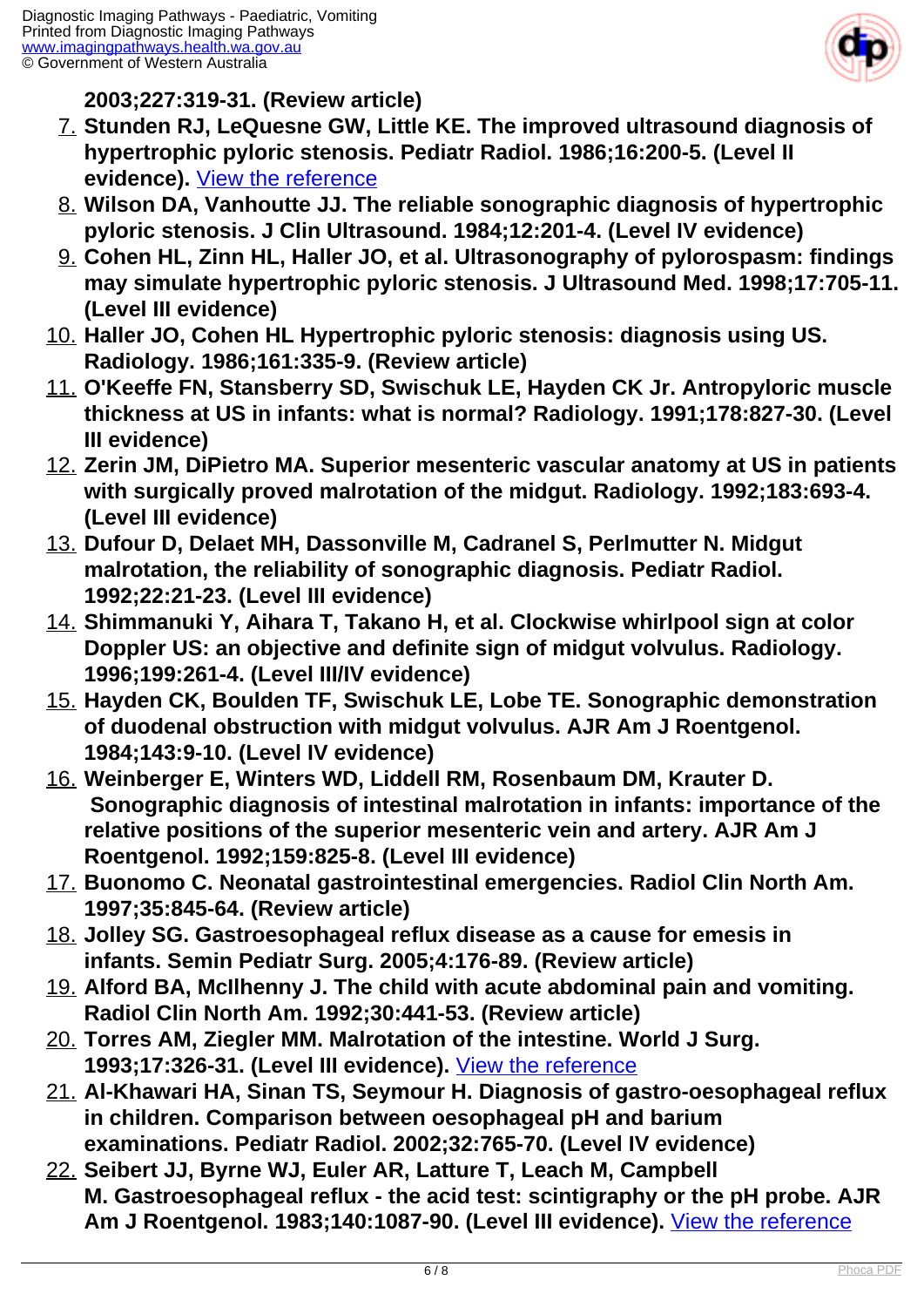

# **Information for Consumers**

| <b>Information from this websitel</b>                | <b>Information from the Royal</b><br><b>Australian and New Zealand</b><br><b>College of Radiologists'</b><br>website |
|------------------------------------------------------|----------------------------------------------------------------------------------------------------------------------|
| <b>Consent to Procedure or Treatment</b>             | <b>Plain Radiography/X-rays</b>                                                                                      |
| <b>Radiation Risks of X-rays and</b><br><b>Scans</b> | <b>Radiation Risk of Medical Imaging</b><br>for Adults and Children                                                  |
| <b>Ultrasound</b>                                    | <b>Ultrasound</b>                                                                                                    |
| <b>Plain Radiography (X-ray)</b>                     | <b>Paediatric Abdominal Ultrasound</b>                                                                               |
|                                                      | <b>Children's (Paediatric) X-ray</b><br><b>Examination</b>                                                           |
|                                                      | <b>Making Your Child's Test or</b><br><b>Procedure Less Stressful</b>                                                |

#### **Copyright**

**© Copyright 2015, Department of Health Western Australia. All Rights Reserved. This web site and its content has been prepared by The Department of Health, Western Australia. The information contained on this web site is protected by copyright.**

#### **Legal Notice**

**.** 

**Please remember that this leaflet is intended as general information only. It is not definitive and The Department of Health, Western Australia can not accept any legal liability arising from its use. The information is kept as up to date and accurate as possible, but please be warned that it is always subject to change**